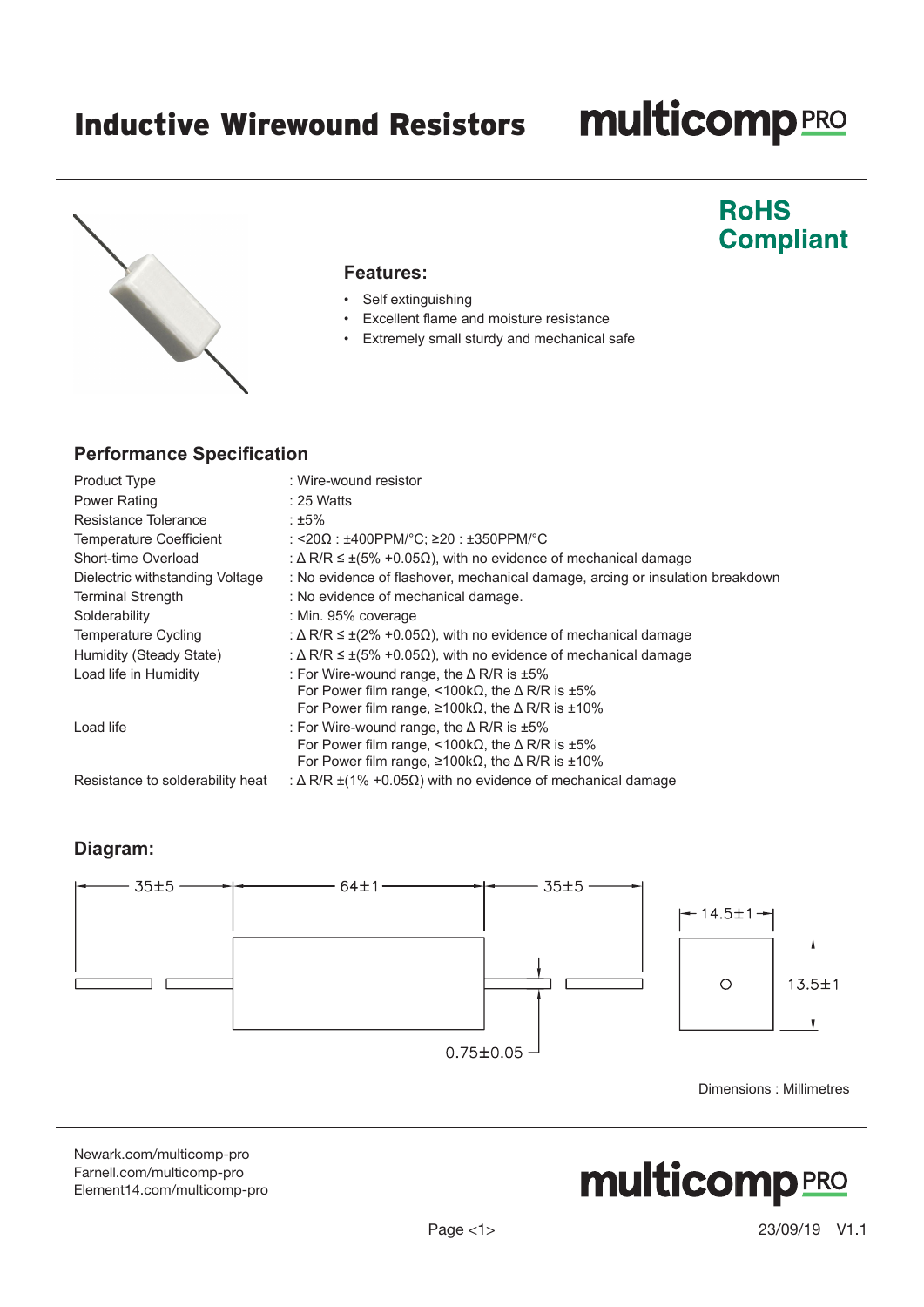## **multicomp**PRO



#### **Part Number Table**

| <b>Description</b>                         | Resistance<br>(Ohms) | <b>Part Number</b> |           | <b>Description</b> | <b>Resistance</b><br>(Ohms) | <b>Part Number</b> |
|--------------------------------------------|----------------------|--------------------|-----------|--------------------|-----------------------------|--------------------|
| Inductive<br>Wirewound<br><b>Resistors</b> |                      | MCPRW025JW20JB00   |           | Inductive          | 4.3                         | MCPRW025JW43JB00   |
|                                            | 2.7                  | MCPRW025JW27JB00   |           |                    | 4.7                         | MCPRW025JW47JB00   |
|                                            |                      | MCPRW025JW30JB00   | Wirewound | 5.6                | MCPRW025JW56JB00            |                    |
|                                            | 3.3                  | MCPRW025JW33JB00   |           | Resistors          | 6.8                         | MCPRW025JW68JB00   |
|                                            | 3.9                  | MCPRW025JW39JB00   |           | 7.5                | MCPRW025JW75JB00            |                    |

[Newark.com/multicomp-](https://www.newark.com/multicomp-pro)pro [Farnell.com/multicomp](https://www.farnell.com/multicomp-pro)-pro [Element14.com/multicomp-pro](https://element14.com/multicomp-pro)